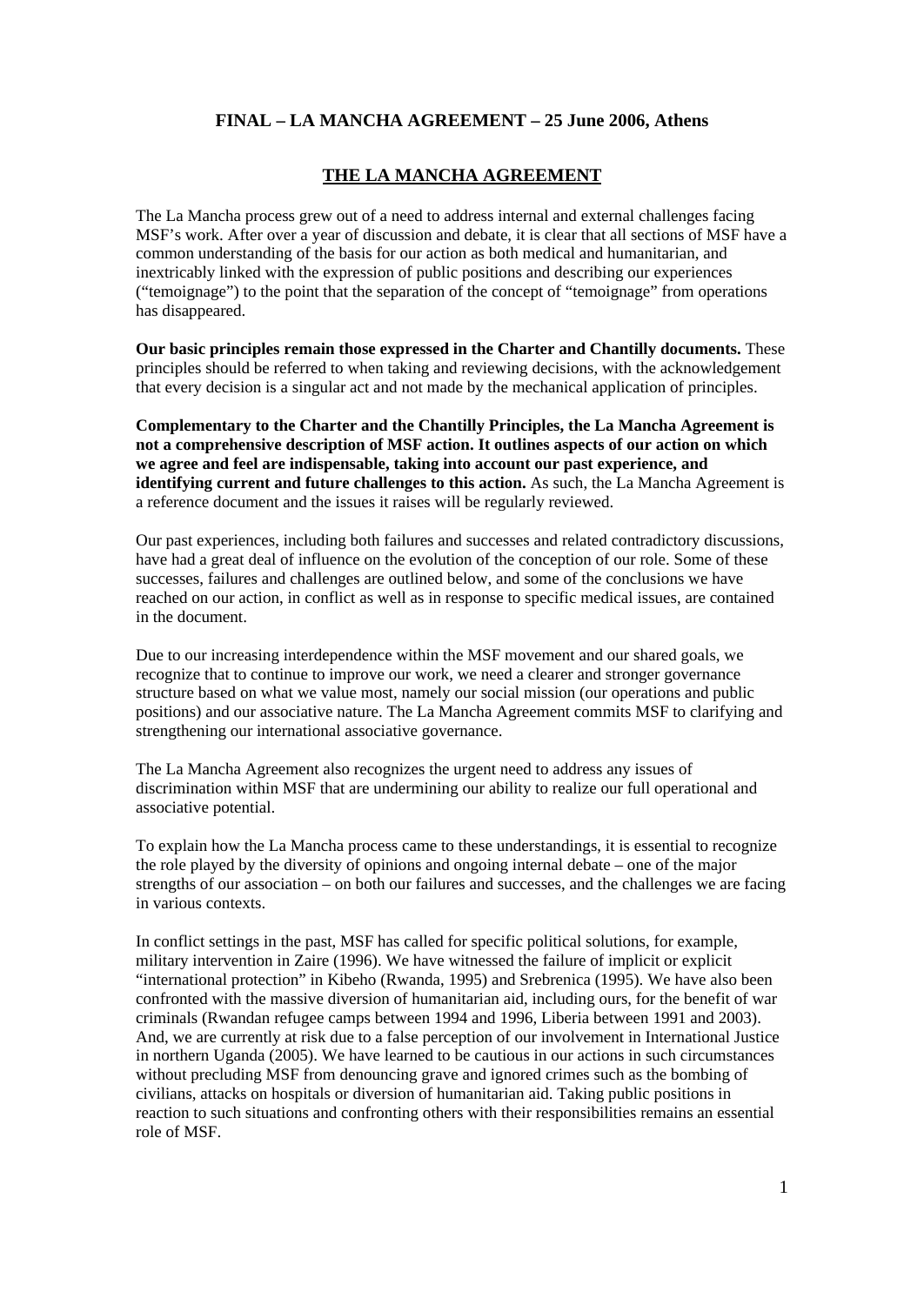In recent years we have seen the multiplication of military interventions that include the deployment of a "humanitarian" component among their strategic goals (Kosovo 1999, Afghanistan 2001, Iraq 2003) and the emergence of political and military forces that reject our very presence. This reality has led us to define our understanding of risk, and the reaffirmation of our independence from political influence as essential to ensuring the impartial nature of our assistance.

MSF has intervened in crises with medical consequences that are not armed conflicts, but can often be characterized as catastrophic. The numbers of people affected and the type of specialized care required in such situations has been beyond the capacity of local health structures. In these contexts, many people have been excluded from care due to a variety of factors, including the limited use of preventive medical techniques known to be effective, the unavailability of treatments for certain pathologies, the use of inefficient treatments for others and the existence of various barriers to treatment.

Our experience in such contexts has shown us that we cannot rely solely on the transfer of knowledge and techniques from the practice of wealthy countries to overcome such obstacles to care. Even when the pathologies encountered resemble those found in wealthy countries in a biological sense, their epidemiological profiles and the life circumstances of both patient and caregivers are often so radically different that they require innovations and adapted medical protocols and practices. In addition, certain pathologies are confined to populations who rarely constitute a focus for research and development. Therefore, we have learned to adapt, campaign for, and find innovative solutions to improve the medical care for patients in our programs and beyond.

There is no doubt that we have ignored or failed in various medical issues over time, including a lack of attention to the information given to patients, to consideration of their concerns and choices, to the management of pain, and to the prescription of the most appropriate medicines. We must question our acceptance of this status quo and try to address what we are neglecting today.

Our actions, both through our field medical interventions, as well as the Campaign for Access to Essential Medicines, have been concrete and led to significant results for those in our programs and beyond, but do not attempt to propose global or comprehensive solutions. We have also learned that our support for some global solutions in the past, while in good faith, turned out to be incompatible with our basic principles. A particular example of this being MSF's support of costrecovery systems that have led to the exclusion of a great number of people from treatment both within and outside our programs.

We are challenged by the very nature of the AIDS pandemic as a life-long disease and it has forced us to re-examine our modes of intervention. We have had some success: the introduction of antiretrovirals in our programs and the comprehensive approach to treatment, care and prevention. Our medical action has not provided a solution to the global pandemic, but has assisted a number of people and has underlined the necessity for an improved medical, political and social response to this disease.

MSF International Council, 25 June 2006, Athens

*# # #*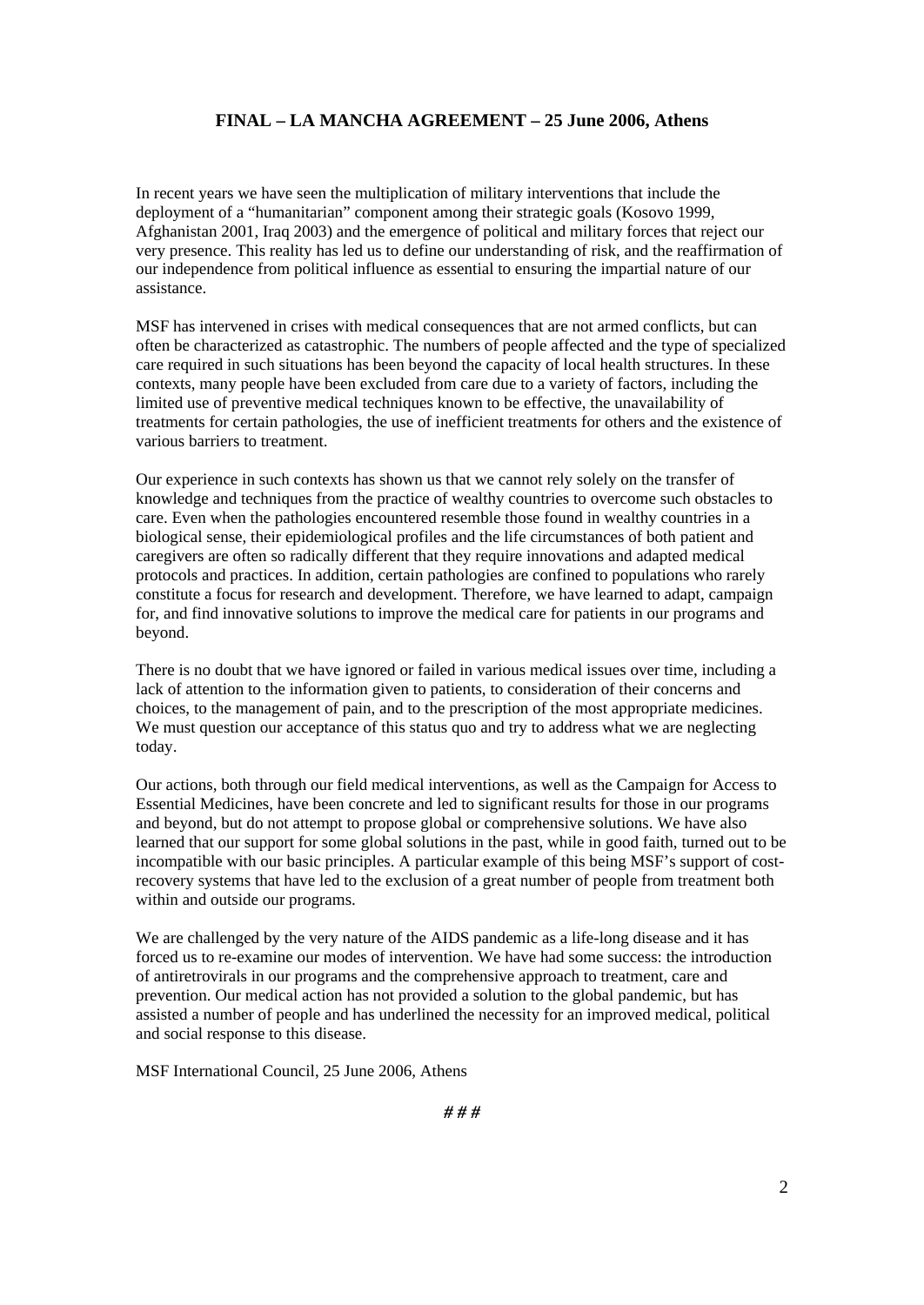## *1. ACTION*

1.1. Providing medical assistance to the most vulnerable people in crisis due to conflict and, when necessary, exposing obstacles encountered, remain at the core of MSF's work.

1.2. In catastrophic situations that temporarily overwhelm individuals, communities and local health structures – especially in the absence of other actors – we strive to provide quality medical and other relevant care in order to contribute to the survival and relief of as many people as possible.

1.3. The individual medical-humanitarian act, as carried out by all MSF staff, the majority of whom live and work in the countries of intervention, is central to the work of MSF.

1.4. Considering the current poor response of humanitarian aid to meet the needs of people in crisis, MSF's primary responsibility is to improve the quality, relevance and extent of our own assistance.

1.5. Obtaining quality clinical results while maintaining respect for the patient must be the major criteria used to evaluate the progress of our medical practice.

1.6. MSF affirms its willingness to pursue essential innovation and to continue to undertake initiatives in the constant search for relevant and effective action. Consequently, different approaches and operational strategies can naturally co-exist within the MSF movement. Considering that diversity of action within the framework of MSF's common purpose and ambition is critical in improving our operations, different operational strategies can and should be implemented at national and international levels

1.7. While building on our direct experience with innovative strategies, MSF must measure its own impact and abandon ineffective therapeutic strategies and intervention methods, and make the best possible use of those that have been proven effective.

1.8. We should make the results and critiques of our actions public, and analyze and document our actions and any obstacles (medical, political, economic, etc.) preventing patients in our programs from access to quality care, underlining the necessity for change. This can, and at times, should contribute to elements of a response that can benefit people outside of our programs.

1.9. In the case of massive and neglected acts of violence against individuals and groups, we should speak out publicly, based on our eyewitness accounts, medical data and experience. However, through these actions we do not profess to ensure the physical protection of people that we assist.

1.10. MSF intervenes by choice – not obligation or conscription – and may decide not to be present in all crises, especially when targeted threats against aid workers exist.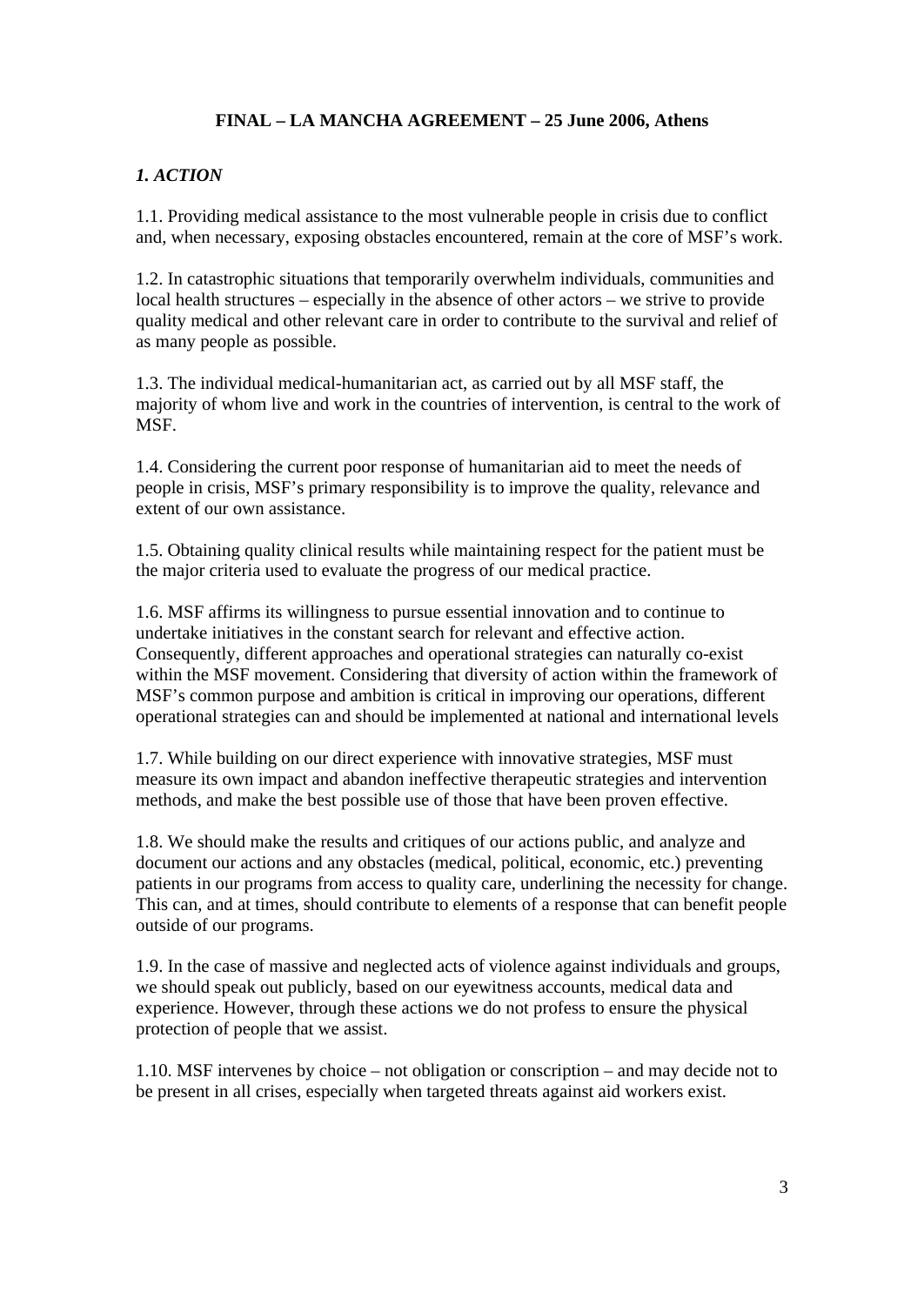1.11. We strive to prevent the work we do and our assets, both symbolic (i.e. our trademark and image) and material, from being diverted or co-opted for the benefit of parties to conflicts or political agendas.

1.12. Although justice is essential, MSF differs from justice organizations by not taking on the responsibility for the development of international justice and does not gather evidence for the specific purpose of international courts or tribunals.

1.13. MSF actions coincide with some of the goals of human rights organizations; however, our goal is medical-humanitarian action rather than the promotion of such rights.

1.14. The diversity of contexts, circumstances and cultures in which we practice requires us to turn each medical choice into a singular act rather than a mechanical application of principles. We must make such choices together with those we assist and with a careful consideration of the possible alternatives and a grave concern for the potential consequences. This entails being explicit and transparent in our choices and dilemmas related to medical ethics, which remain, for us, core points of reference.

# **2.** *GOVERNANCE*

2.1. All MSF sections are linked together by a common name and logo, and common principles as expressed by the Charter and Chantilly documents. The statutes of 'MSF International', the La Mancha Agreement, resolutions of the IC and a high level of interconnection and interdependence complete these links.

2.2. Mutual accountability and active transparency in MSF, both at sectional and international levels, are essential to improving the relevance, effectiveness and quality of our interventions.

2.3. MSF is accountable and actively transparent to those we assist, our donors and the wider public. Accountability to those we assist may be difficult to achieve in certain situations, but the minimum requirement is that we are actively transparent about the choices made and the limits of our ability to assist. This external accountability is also essential to improving the quality of our interventions.

2.4. Informed and active associations and their representatives are crucial to assuring the relevance of our action and the maintenance of a strong MSF international movement. Invigorating participation in the associative at all levels of MSF is essential to building and maintaining credible, competent and relevant international governance.

2.5. MSF staff members are personally responsible and accountable for their own conduct, in particular regarding abuse of power. MSF is responsible for establishing clear frameworks and guidelines for holding staff accountable for their conduct.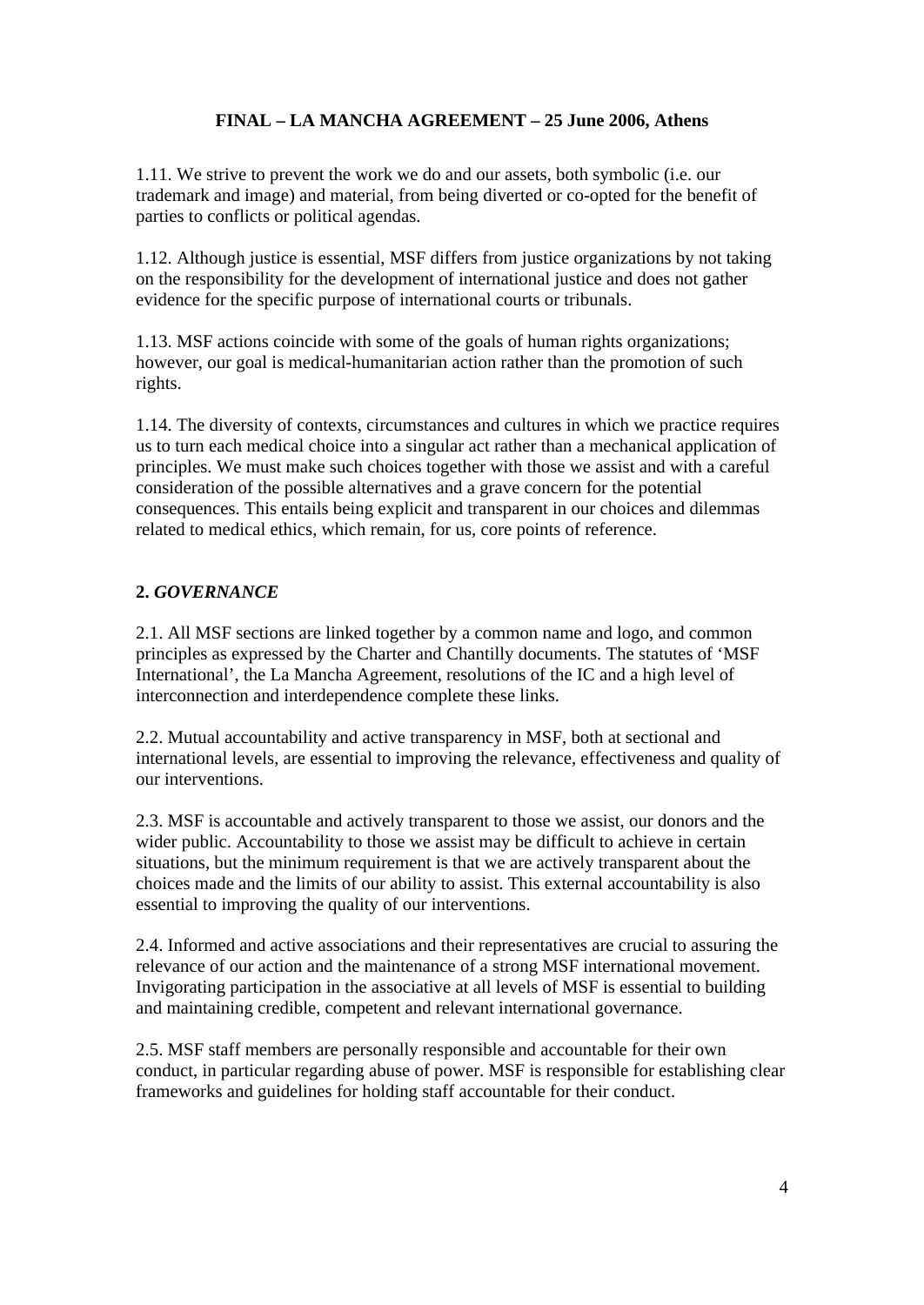2.6. National Boards are accountable for the actions and the use of resources of their section to the other sections of MSF.

2.7. For practical reasons of international coherence, the responsibility delegated by national sections to their respective presidents for taking international decisions should be uniform throughout the movement.

2.8. Among other issues, the IC is charged with the responsibility to: - Oversee the implementation and guide the strategic direction of MSF's social mission, in regards to both operations and public positioning, especially through the critical review of its relevance, effectiveness and quality; - Provide a framework for managing the growth and the sharing of resources of MSF as

an international organization;

- Uphold mutual accountability among sections.

Practically, a large part of this responsibility is delegated to and implemented by the sectional General Directors as members of the GD19.

2.9. In carrying out its responsibilities, the IC is accountable to MSF associations. Timely and transparent reporting is essential. The IC is responsible for putting mechanisms in place to ensure and evaluate the quality of its work and the ability of its members to fulfill their responsibilities.

2.10. In order to encourage diversity and innovation of action, a decentralized MSF movement should be maintained. However, for the sake of coherence and the overriding interests of the MSF movement, binding international decisions by the IC, to which all section must adhere, are required on some core international issues. These include:

- The development, direction and growth of MSF as an international organization. This includes the opening and closing of sections and operational centers.

- Issues that affect the Charter, the Chantilly Principles, the MSF trademarks and the La Mancha Agreement.

- Issues relating to MSF's responsibilities as an employer, including abuse of power.

- Active transparency and accountability, both internal and external, among sections.

2.11. Participation in international operational support projects is an option for sections and a way to encourage innovation to improve operations. However, there must be accountability and monitoring of the relevance and effectiveness of such projects as well as the appropriate use of MSF's resources.

2.12. When formulating an international MSF public position, serious effort should be made to seek a common voice in order to ensure more coherence, in the field and externally. However, considering that diversity of opinion in MSF is critical to the vitality of the movement, if agreement on a common position is not possible, it is acceptable that a majority (the international position) and a minority position coexist. If, after taking into consideration the impact of their action on the movement, the minority decides to publicly express its position, the minority is obliged to clarify that it is not